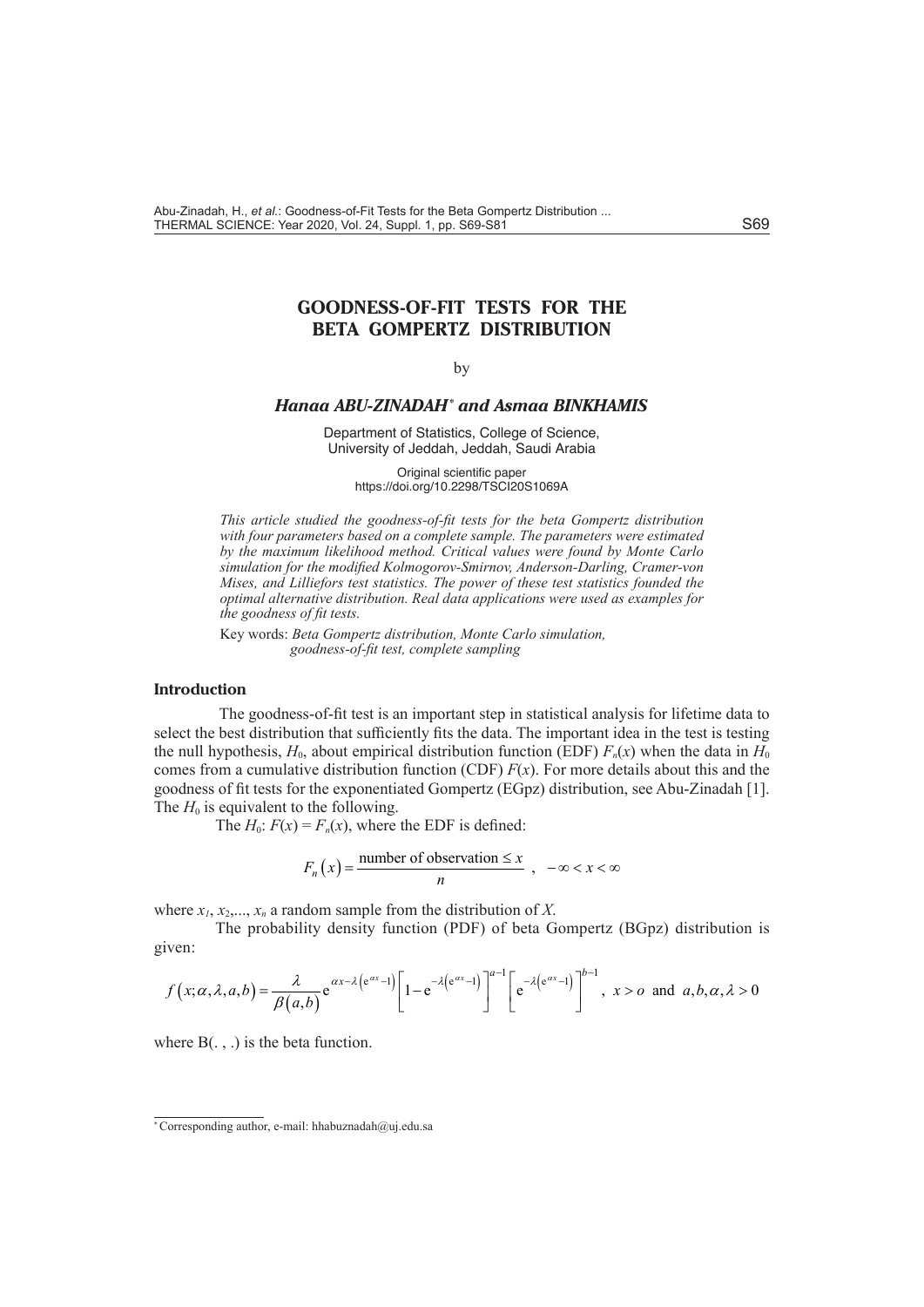The CDF of BGpz distribution is given:

$$
F(x; \alpha, \lambda, a, b) = \frac{1}{\beta(a, b)} \int_{0}^{1 - e^{-\lambda(e^{ax}-1)}} w^{a-1} (1-w)^{b-1} dw; \ \ x > 0 \ \text{ and } \ a, b, \alpha, \lambda > 0
$$

where *a*, *b*, and  $\lambda$  are shape parameters and  $\alpha$  is a scale parameter.

There are many different famous lifetime distributions that can be used to model reliability data, one example is the Gompertz distribution. Rasheed *et al.* [2] compared some estimators of parameters for a basic Gompertz distribution, such as maximum likelihood and Bayesian estimators under generalized weighted loss functions by using a gamma prior distribution and Soliman *et al.* [3, 4] discussed estimates of model parameters under the generalized censored scheme. El-Gohary *et al.* [5] introduced a new generalized distribution that is called the generalized Gompertz distribution. Abu-Zinadah and Aloufi [6] introduced the exponentiated Gompertz distribution and discussed some of its characterizations. Also, Abu-Zinadah and Aloufi [7] discussed the maximum likelihood and Bayes estimations for the three parameters of the generalized Gompertz distribution under three different types of loss functions based on type II censored samples. Moreover, Abu-Zinadah and Aloufi [8] explained different methods of estimation of the three parameters of the exponentiated Gompertz distribution based on a complete sample. Jafari *et al.* [9] introduced the BGpz distribution with some statistical properties and the maximum likelihood estimation of its parameters. Benkhelifa [10] proposed Beta generalization Gompertz distribution with five new parameters, studied some properties and estimated the parameters. Hajar and Abu-Zinadah [11] discussed some statistical properties for the Beta exponentiated Gompertz distribution. Abu-Zinadah and Hajar [12] considered a classical and Bayesian estimations for parameters of the Beta exponentiated Gompertz distribution with real data application based on complete samples under three different types of loss functions. Also, Abu-Zinadah and Hajar [13] studied statistical inference for parameters of the Beta exponentiated Gompertz distribution according to type-II censoring by using Bayesian and non-Bayesian estimation method. Bakoban and Abu-Zinadah [14] considered the Beta generalizes inverted exponential distribution with real data application.

On the other hand, Shawky and Bakoban [15] participated in modifying the goodness of fit test for an exponentiated gamma distribution with an unknown shape parameter based on complete and type II censored samples and found the power of it. Later on, Lenart and Missov [16] introduced the goodness of fit for the Gompertz distribution with four measures and presented the critical values by an empirical distribution of the test statistics. Furthermore, Badr [17] studied the goodness of fit tests for the compound Rayleigh distribution with application real data for complete and type II censored samples.

The main aim of this paper is to discuss the goodness of fit tests for the BGpz distribution. The maximum likelihood estimation was used to estimate the parameters of the BGpz distribution under complete samples. Critical values were obtained by using the Mon Carlo simulation via different test statistics for the BGpz distribution with four parameters based on complete samples.

#### **Maximum likelihood estimation**

Suppose a complete sample  $x = (x_1, x_2, ..., x_n)$  where  $x_i$  is the *i*<sup>th</sup> order statistics. In this case, the likelihood function can be written:

$$
l(\underline{x};\alpha,\lambda,a,b) \propto \left[\frac{\lambda}{\beta(a,b)}\right]^n \prod_{i=1}^n e^{-\alpha x_i} \prod_{i=1}^n e^{-\lambda b [e^{(\alpha x_i)}-1]} \prod_{i=1}^n \left(1-e^{-\lambda [e^{(\alpha x_i)}-1]}\right)^{a-1}
$$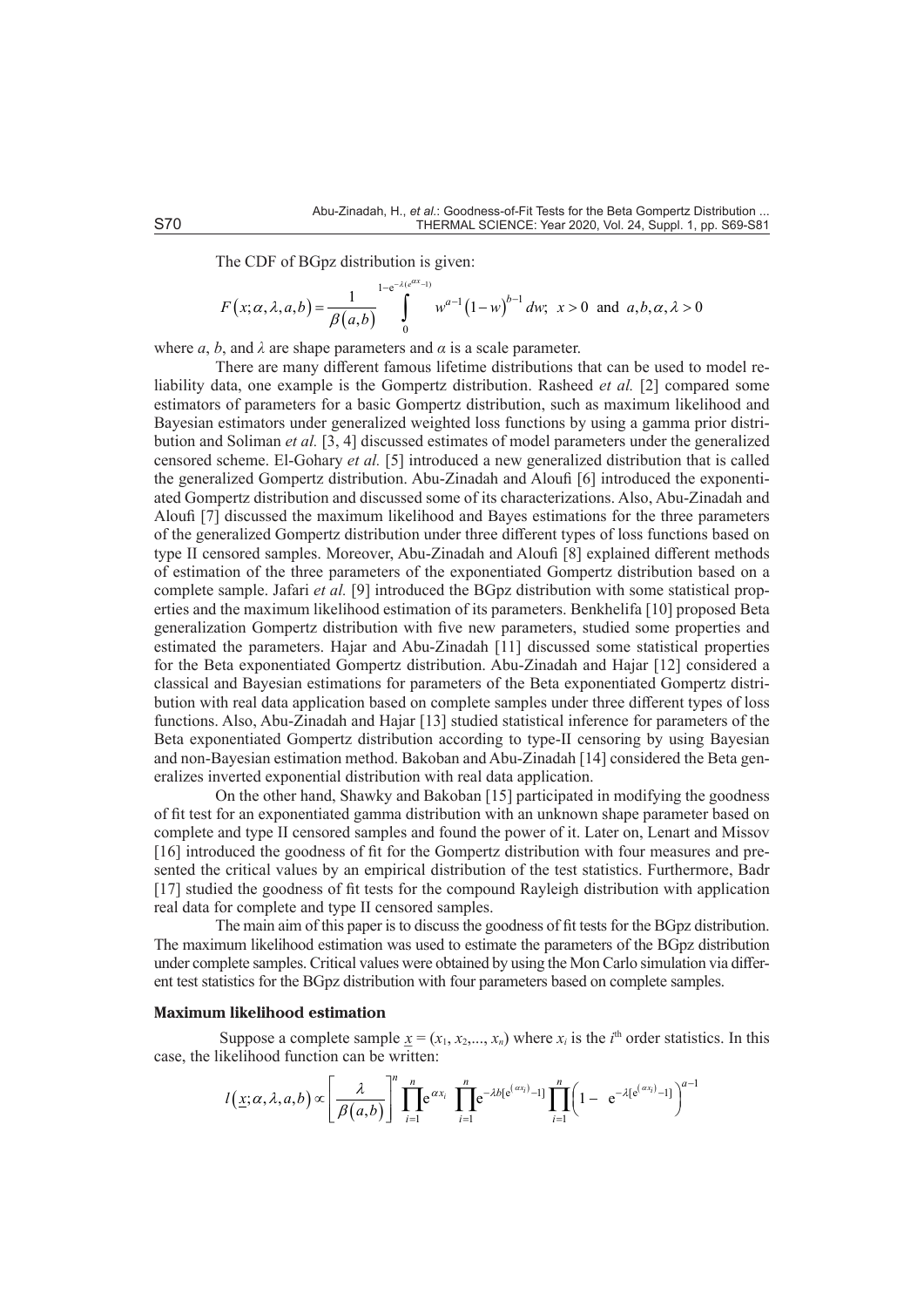The natural logarithm of likelihood function is given:

$$
L = \log l\left(\underline{x}; \alpha, \lambda, a, b\right) \propto n \log \lambda + n \log \alpha - n \log \beta\left(a, b\right) + \alpha \sum_{i=1}^{n} x_i - \lambda b \sum_{i=1}^{n} \left(e^{\alpha x_i}\right) + \lambda b n + (a-1) \sum_{i=1}^{n} \ln \left[1 - e^{-\lambda \left(e^{\alpha x_i} - 1\right)}\right]
$$
\n
$$
(1)
$$

The maximum likelihood equations can be written:

$$
\frac{\partial L}{\partial \alpha} = \frac{n}{\alpha} + \sum_{i=1}^{n} x_i - \lambda b \sum_{i=1}^{n} x_i \left( e^{\alpha x_i} \right) + (a-1) \lambda \sum_{i=1}^{n} \frac{x_i \left( e^{\alpha x_i} \right) e^{-\lambda \left( e^{\alpha x_i} - 1 \right)}}{1 - e^{-\lambda \left( e^{\alpha x_i} - 1 \right)}} = 0 \tag{2}
$$

$$
\frac{\partial L}{\partial \lambda} = \frac{n}{\lambda} - b \sum_{i=1}^{n} \left( e^{\alpha x_i} \right) + b n + (a-1) \sum_{i=1}^{n} \frac{\left( e^{\alpha x_i} - 1 \right) e^{-\lambda \left( e^{\alpha x_i} - 1 \right)}}{1 - e^{-\lambda \left( e^{\alpha x_i} - 1 \right)}} = 0 \tag{3}
$$

$$
\frac{\partial L}{\partial a} = n\psi(a+b) - n\psi(a) + \sum_{i=1}^{n} \log\left[1 - e^{-\lambda\left(e^{ax_i} - 1\right)}\right] = 0\tag{4}
$$

$$
\frac{\partial L}{\partial b} = n\psi(a+b) - n\psi(b) + \lambda n - \lambda \sum_{i=1}^{n} (e^{\alpha x_i}) = 0
$$
\n(5)

where Ψ(.) is called the Psi function, see Jeffrey and Dai [18]. These equations do not have a closed form solution for *α*, *λ*, *a*, and *b*. Therefore, it can be solved using the eqs. (2)-(5) with a numerical technique such as the Newton-Raphson method.

In tabs. 1 and 2, show the performance estimates for the different parameters of the BGpz distribution that were studied using the Monte Carlo simulation. The simulation has been repeated 1000 times with different sample sizes  $n = (10, 30, 50, 100, 150)$  based on complete samples from BGpz  $(2, 2, 2, 2)$ . The maximum likelihood estimates (MLE), the values of relative root mean square error (RRMSE), and absolute relative bias (ARBias) of the parameters presented in tabs. 1 and 2, where:

$$
RRMSE\left(\hat{\theta}\right) = \frac{\sqrt{MSE\left(\hat{\theta} - \theta\right)}}{\theta} \quad \text{and} \quad ARBias\left(\hat{\theta}\right) = \frac{\left|\left(\hat{\theta} - \theta\right)\right|}{\theta}
$$

**Table1. The MLE, RRMSE, and ARBias of the parameters** *α* **and** *λ*

|                |                | $MLE$ of $\alpha$ |               | $MLE$ of $\lambda$ |              |         |  |
|----------------|----------------|-------------------|---------------|--------------------|--------------|---------|--|
| $\overline{n}$ | $\hat{\alpha}$ | <b>RRMSE</b>      | <b>ARBias</b> | $\hat{\lambda}$    | <b>RRMSE</b> | ARBias  |  |
| 10             | 3.47236        | 1.70319           | 0.73618       | 2.79316            | 1.29396      | 0.39658 |  |
| 30             | 2.47695        | 0.98330           | 0.23848       | 2.96019            | 1.17982      | 0.48009 |  |
| 50             | 2.34467        | 0.78042           | 0.17234       | 2.82635            | 1.05849      | 0.41318 |  |
| 100            | 2.16919        | 0.57814           | 0.08459       | 2.78581            | 0.99177      | 0.39291 |  |
| 150            | 2.15038        | 0.49051           | 0.07519       | 2.63474            | 0.85660      | 0.31737 |  |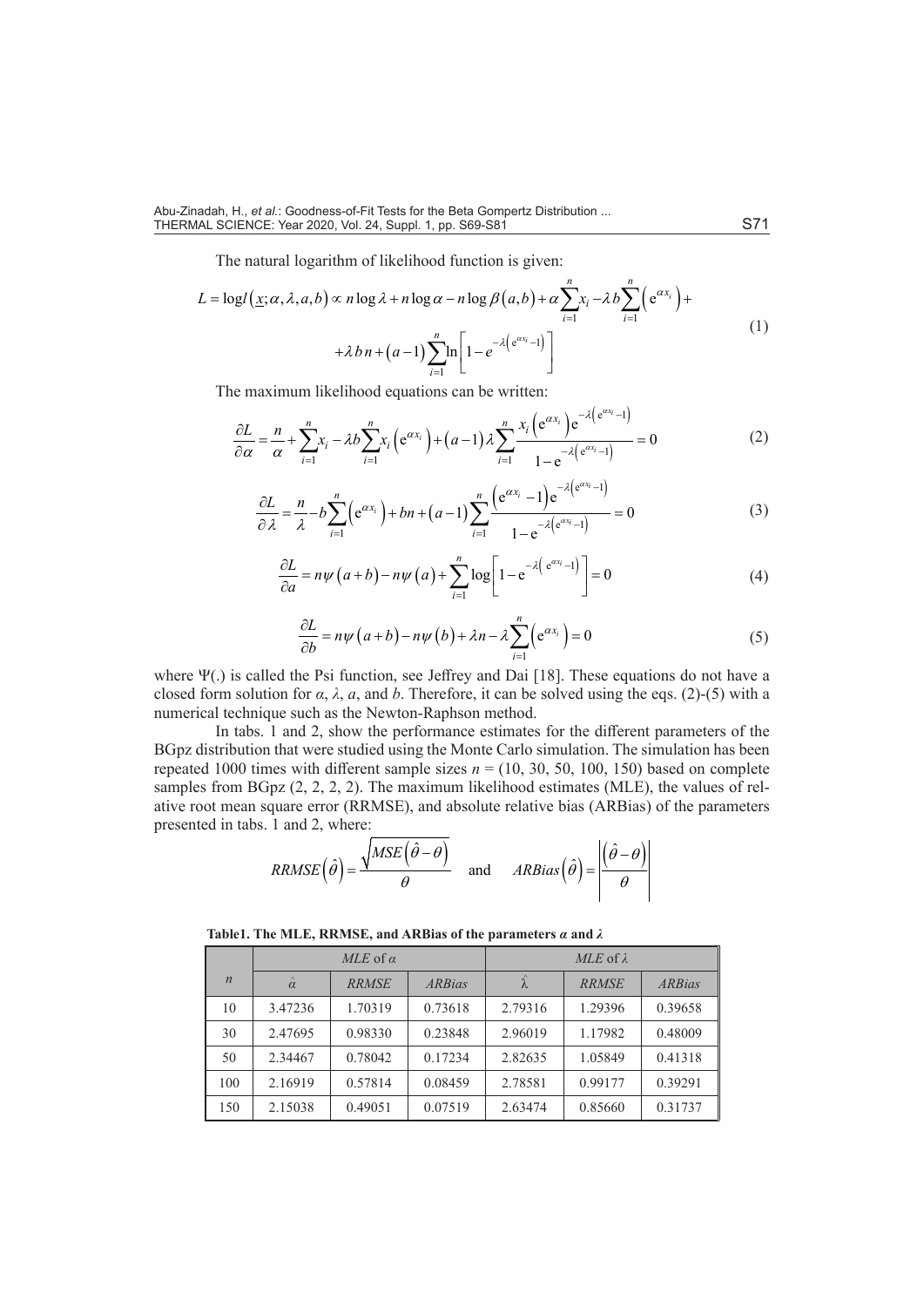|                  |         | $MLE$ of a   |               | $MLE$ of $b$ |              |               |  |
|------------------|---------|--------------|---------------|--------------|--------------|---------------|--|
| $\boldsymbol{n}$ |         | <b>RRMSE</b> | <i>ARBias</i> |              | <b>RRMSE</b> | <b>ARBias</b> |  |
| 10               | 2.82753 | 2.13808      | 0.41377       | 1.95475      | 0.55801      | 0.02263       |  |
| 30               | 2.15841 | 0.32863      | 0.07920       | 1.98878      | 0.47252      | 0.00561       |  |
| 50               | 2.12610 | 0.27306      | 0.06305       | 1.96771      | 0.43127      | 0.01615       |  |
| 100              | 2.06513 | 0.19978      | 0.03257       | 1.92770      | 0.37286      | 0.03615       |  |
| 150              | 2.05830 | 0.16744      | 0.02915       | 1.91059      | 0.34432      | 0.04470       |  |

**Table 2. The MLE, RRMSE, and ARBias of the parameters** *a* **and** *b*

From tabs. 1 and 2, the following were observed in the performance of all parameter estimates for the BGpz distribution:

- As the sample size increases, the estimates of the parameters are reduced to be close to real parameter value.
- In general, when the sample size increases, the RRMSE and ARBias of the parameters estimates decrease. This indicates that the maximum likelihood estimation supplies asymptotically normally distributed and consistent estimators for all of the parameters.
- The results for the RRMSE and ARBias of the parameter estimates had small values. This indicates that the MLE were suitable estimators for the four parameters of the BGpz distribution.

# **Goodness of fit tests based on the EDF statistics**

Assume that a random variable  $x_1, x_2, \ldots, x_n$  where  $x_i$  the  $i^{\text{th}}$  is order statistics, had a distribution function  $F(x)$  for BGpz distribution on complete sampling with sample size n and unknown parameters. Four the goodness of fit test statistics considered based on the EDF:

The modified Kolmogorov-Smirnov statistic (KS):

$$
\hat{D}^+ = \max_{1 \le i \le n} \left\{ \frac{i}{n} - F(x_i; \hat{\psi}) \right\}, \quad \hat{D}^- = \max_{1 \le i \le n} \left\{ F(x_i; \hat{\psi}) - \frac{i-1}{n} \right\},
$$
\n
$$
\hat{D} = \max \left( \hat{K}^+, \hat{K}^- \right)
$$
\n(6)

The modified Cramer-von Mises statistic (CvM):

$$
\hat{C} = \sum_{i=1}^{n} \left[ F(x_i; \hat{\psi}) - \frac{(2i-1)}{2n} + \frac{1}{12n} \right]
$$
(7)

The modified Anderson-Darling statistic (AD):

$$
\hat{A} = -n - \frac{1}{n} \sum_{i=1}^{n} \Big[ (2i - 1) \log F(x_i; \hat{\psi}) + (2n + 1 - 2i) \log \{1 - F(x_i; \hat{\psi})\} \Big] \tag{8}
$$

The lilliefors (LF) statistic that can be found using the following steps:

- Compute the  $z_i$ -score =  $(x_i m_i)/s_i$ , where  $m_i$  is the sample mean and  $s_i$  the standard deviation of the sample.
- Calculate the proportion of the score (smaller or equal) to the  $z_i$  value. This is called the frequency associated with the  $z_i$ -score and it is denoted by  $Gz_i$ .
- Calculate the probability associated with the  $z_i$ -score. If it comes from a standard normal distribution with a mean of 0 and a standard deviation of 1, denote this probability is *Nzi*.
- The LF can be calculated by using: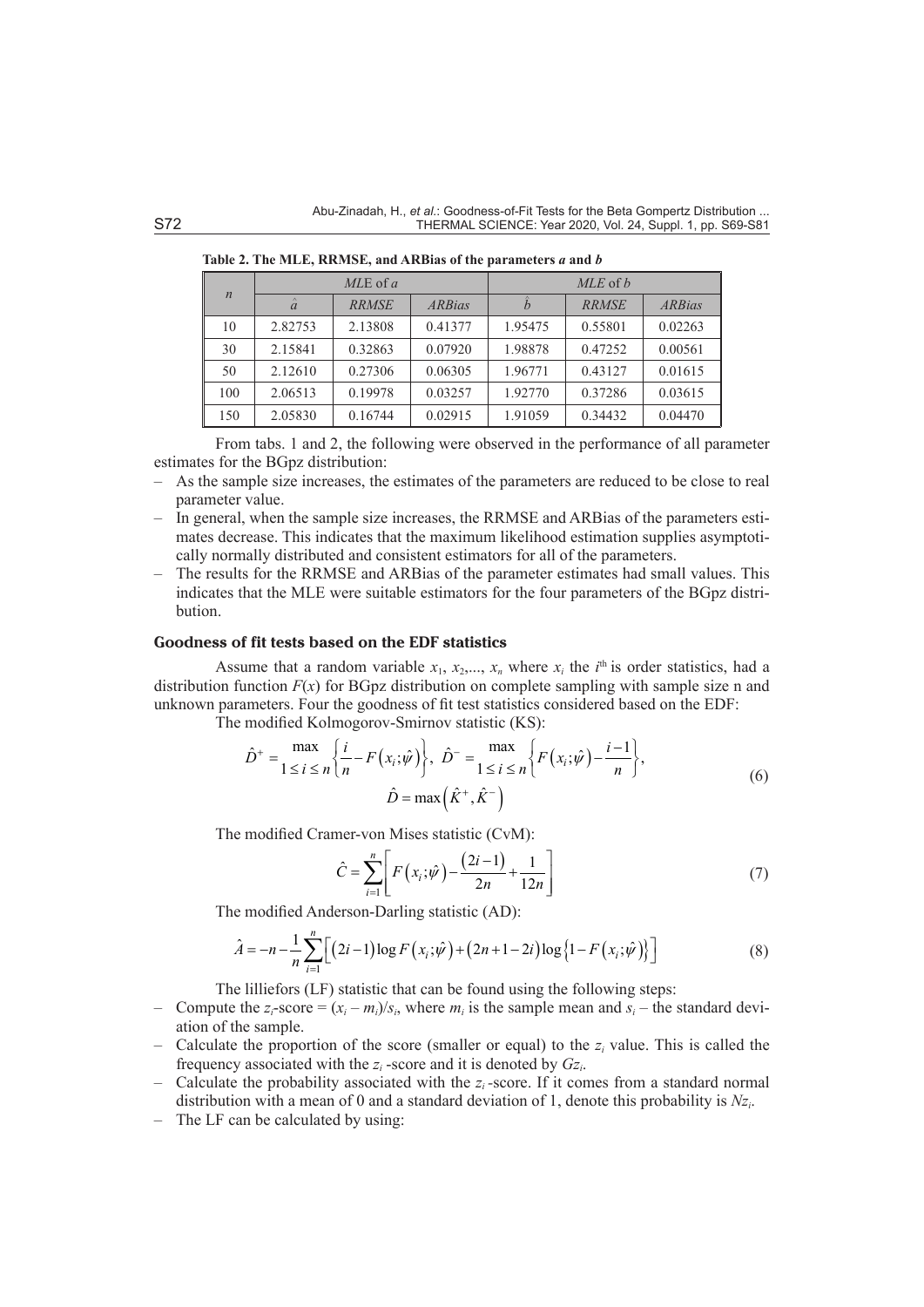$$
\hat{L} = \max \{|Gz_i - Nz_i|, |Gz_i - Nz_{i-1}|\}\
$$
\n(9)

see Abdi and Molin [19]. Note that in our case  $\hat{\Psi} = (\hat{\alpha}, \hat{\lambda}, \hat{\alpha}, \hat{\theta})$  was the MLE of parameter Ψ = (*α*, *λ*, *a*, *b*) of the BGpz distribution.

#### **The critical values for test statistics**

In this part, the critical values were obtained using the Monte Carlo simulation of goodness of fit test statistics for the BGpz distribution with unknown parameters based on a complete sample. The simulation repeated 1000 times using the Monte Carlo method. In tab. 3, the results of the critical values for KS, CvM, AD, and LF with sample sizes  $(n = 10, 30, 50, 100, \text{ and } 150)$ and levels of significance (*υ* = 0.20, 0.15, 0.10, 0.05, and 0.01) are shown. Note that the random samples come from.

Steps to obtain the critical values for test statistics:

- Determine  $H_0$ :  $F(x; \Psi) = F_n(x)$ , where  $F(x; \Psi)$  is CDF of the BGpz distribution.
- Generate a random sample  $x = (x_1, x_2,..., x_n)$  that have  $F(x; \Psi)$ .
- Calculate the MLE of the parameters by solving system eqs. (2)-(5).
- $-$  Obtain the order statistics from  $x$ .
- Compute the test statistics from eqs.  $(6)-(9)$ .
- Repeat the previous steps (from 1-5) 1000 times.
- Determine the critical values with different significance levels  $v = (0.20, 0.15, 0.10, 0.05, 0.01)$ via  $P = P(T \le c/H_0) = 1 - v$  where *T* is a test statistic and *c* its critical value.

|  |  |  |  |  |  |  |  |  | Table 3. Critical values of the KS, CvM, AD and LF test statistics based on complete samples |  |  |  |  |  |
|--|--|--|--|--|--|--|--|--|----------------------------------------------------------------------------------------------|--|--|--|--|--|
|--|--|--|--|--|--|--|--|--|----------------------------------------------------------------------------------------------|--|--|--|--|--|

|     | <b>Statistics</b><br>$\boldsymbol{n}$ |            |            | Critical values |            |            |
|-----|---------------------------------------|------------|------------|-----------------|------------|------------|
|     |                                       | $v = 0.20$ | $v = 0.15$ | $v = 0.10$      | $v = 0.05$ | $v = 0.01$ |
|     | $\hat{\mathbf{D}}$                    | 0.21627    | 0.22748    | 0.23853         | 0.25738    | 0.28943    |
|     | Ĉ                                     | 0.07684    | 0.08615    | 0.09664         | 0.11302    | 0.15521    |
| 10  | $\overline{A}$                        | 0.46862    | 0.51534    | 0.57230         | 0.65821    | 0.891651   |
|     | $\hat{\mathbf{L}}$                    | 0.32905    | 0.33985    | 0.35619         | 0.37701    | 0.41278    |
|     | $\overline{\hat{\mathbf{D}}}$         | 0.12647    | 0.13338    | 0.14082         | 0.15246    | 0.17922    |
|     | $\overline{\hat{c}}$                  | 0.07467    | 0.08297    | 0.09561         | 0.11793    | 0.16740    |
| 30  | $\overrightarrow{A}$                  | 0.46898    | 0.50690    | 0.57557         | 0.70766    | 0.93141    |
|     | Ĺ                                     | 0.19391    | 0.20031    | 0.20882         | 0.22505    | 0.25887    |
|     | $\overline{\hat{\mathbf{D}}}$         | 0.10111    | 0.10515    | 0.11146         | 0.12203    | 0.14260    |
|     | $\hat{c}$                             | 0.07501    | 0.08479    | 0.10017         | 0.12168    | 0.17185    |
| 50  | $\overline{A}$                        | 0.46865    | 0.52260    | 0.59085         | 0.71727    | 1.00220    |
|     | Ĺ                                     | 0.15856    | 0.16595    | 0.17269         | 0.18658    | 0.20560    |
|     | $\hat{\mathbf{D}}$                    | 0.07029    | 0.07376    | 0.07899         | 0.08535    | 0.10151    |
| 100 | $\hat{c}$                             | 0.07529    | 0.08463    | 0.09245         | 0.11574    | 0.16952    |
|     | $\overline{A}$                        | 0.46358    | 0.51108    | 0.56858         | 0.67711    | 0.99392    |
|     | Ĺ                                     | 0.12718    | 0.13097    | 0.13598         | 0.14649    | 0.16295    |
|     | $\overline{\hat{D}}$                  | 0.05746    | 0.06053    | 0.06424         | 0.07003    | 0.08235    |
|     | Ĉ                                     | 0.07307    | 0.08181    | 0.09186         | 0.11308    | 0.15780    |
| 150 | $\overline{A}$                        | 0.44770    | 0.49843    | 0.56806         | 0.67232    | 1.01533    |
|     | Ĺ                                     | 0.11177    | 0.11619    | 0.12151         | 0.12829    | 0.14491    |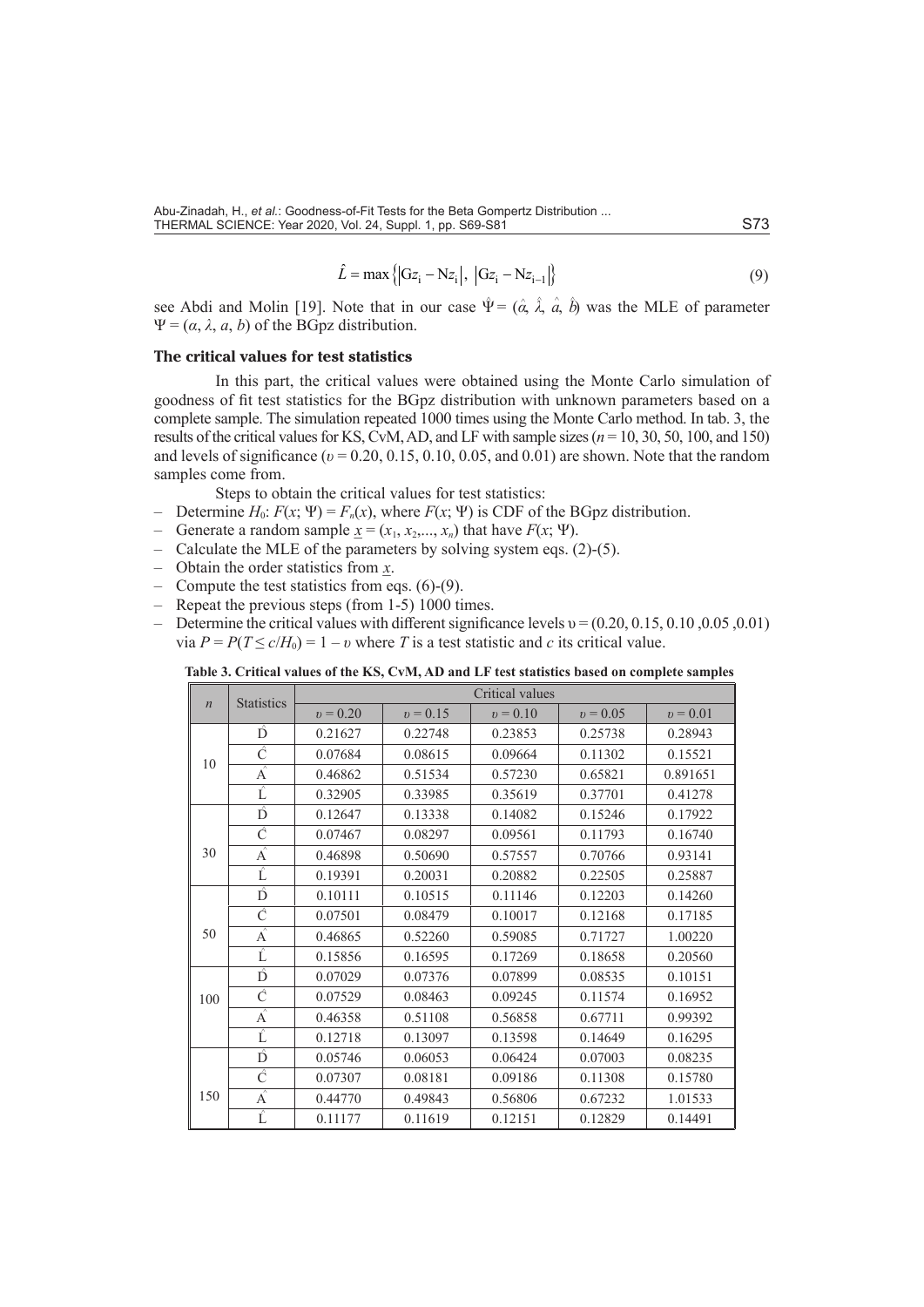From tab. 3, the following observations were noted:

- The critical values of KS, CvM, AD and LF test statistics decrease when the sample size increases.
- As the significant level decreases, the critical values increase for all test statistics.
- In all cases, the critical values of AD test statistics had the highest values among the others.

### **Power study**

The power of test statistics for KS, CvM, AD and LF was found with different significance levels and sample sizes based on a complete sample and several common alternative distributions by using the Monte Carlo simulation. The log-normal, exponential, gamma, chi-square with one degree of freedom, Weibull and Frechet were considered as alternative distributions. Steps to get the power of test statistics: Determine alternative hypothesis *H*<sub>1</sub>: *H*<sub>1</sub>: *F*<sub>1</sub>(*x*) = *F<sub>n</sub>*(*x*), where *F*<sub>1</sub>(*x*) is a CDF of an alternative common continuous distribution (selected); Repeat steps (2-6) from section IV to get the values of test statistics for KS, CvM, AD and LF; Calculate the power of test statistics, *P*, for KS, CvM, AD, and LF with significance levels  $v = (0.20, 0.15, 0.10, 0.05, 0.01)$  via  $P = P(T \le c/H_1)$ .

**Table 4. Power of KS, CvM, AD, and LF test statistics based on complete samples where the log-normal distribution is the alternative distribution**

|                  |                   |            | Power of the test |            |            |            |  |  |  |  |
|------------------|-------------------|------------|-------------------|------------|------------|------------|--|--|--|--|
| $\boldsymbol{n}$ | <b>Statistics</b> | $v = 0.20$ | $v = 0.15$        | $v = 0.10$ | $v = 0.05$ | $v = 0.01$ |  |  |  |  |
|                  | $\hat{D}$         | 0.672      | 0.619             | 0.521      | 0.422      | 0.266      |  |  |  |  |
| 10               | Ĉ                 | 0.712      | 0.662             | 0.607      | 0.510      | 0.357      |  |  |  |  |
|                  | $\hat{A}$         | 0.747      | 0.714             | 0.667      | 0.567      | 0.385      |  |  |  |  |
|                  | $\hat{L}$         | 0.337      | 0.277             | 0.202      | 0.125      | 0.050      |  |  |  |  |
|                  | $\hat{D}$         | 0.709      | 0.616             | 0.556      | 0.446      | 0.231      |  |  |  |  |
| 30               | Ĉ                 | 0.733      | 0.680             | 0.617      | 0.511      | 0.283      |  |  |  |  |
|                  | $\hat{A}$         | 0.777      | 0.733             | 0.670      | 0.574      | 0.311      |  |  |  |  |
|                  | $\hat{L}$         | 0.501      | 0.418             | 0.319      | 0.201      | 0.067      |  |  |  |  |
|                  | $\hat{D}$         | 0.654      | 0.594             | 0.529      | 0.415      | 0.268      |  |  |  |  |
| 50               | $\hat{C}$         | 0.735      | 0.696             | 0.625      | 0.519      | 0.348      |  |  |  |  |
|                  | $\hat{A}$         | 0.791      | 0.752             | 0.682      | 0.579      | 0.383      |  |  |  |  |
|                  | $\hat{L}$         | 0.539      | 0.489             | 0.402      | 0.243      | 0.125      |  |  |  |  |
|                  | $\hat{D}$         | 0.674      | 0.606             | 0.532      | 0.434      | 0.219      |  |  |  |  |
| 100              | $\hat{C}$         | 0.738      | 0.681             | 0.624      | 0.508      | 0.351      |  |  |  |  |
|                  | $\hat{A}$         | 0.794      | 0.756             | 0.698      | 0.557      | 0.369      |  |  |  |  |
|                  | Ê                 | 0.690      | 0.603             | 0.532      | 0.390      | 0.183      |  |  |  |  |
|                  | Ď                 | 0.699      | 0.646             | 0.579      | 0.480      | 0.232      |  |  |  |  |
| 150              | Ĉ                 | 0.733      | 0.697             | 0.638      | 0.536      | 0.343      |  |  |  |  |
|                  | $\hat{A}$         | 0.815      | 0.737             | 0.687      | 0.602      | 0.382      |  |  |  |  |
|                  | Ê                 | 0.775      | 0.718             | 0.632      | 0.528      | 0.233      |  |  |  |  |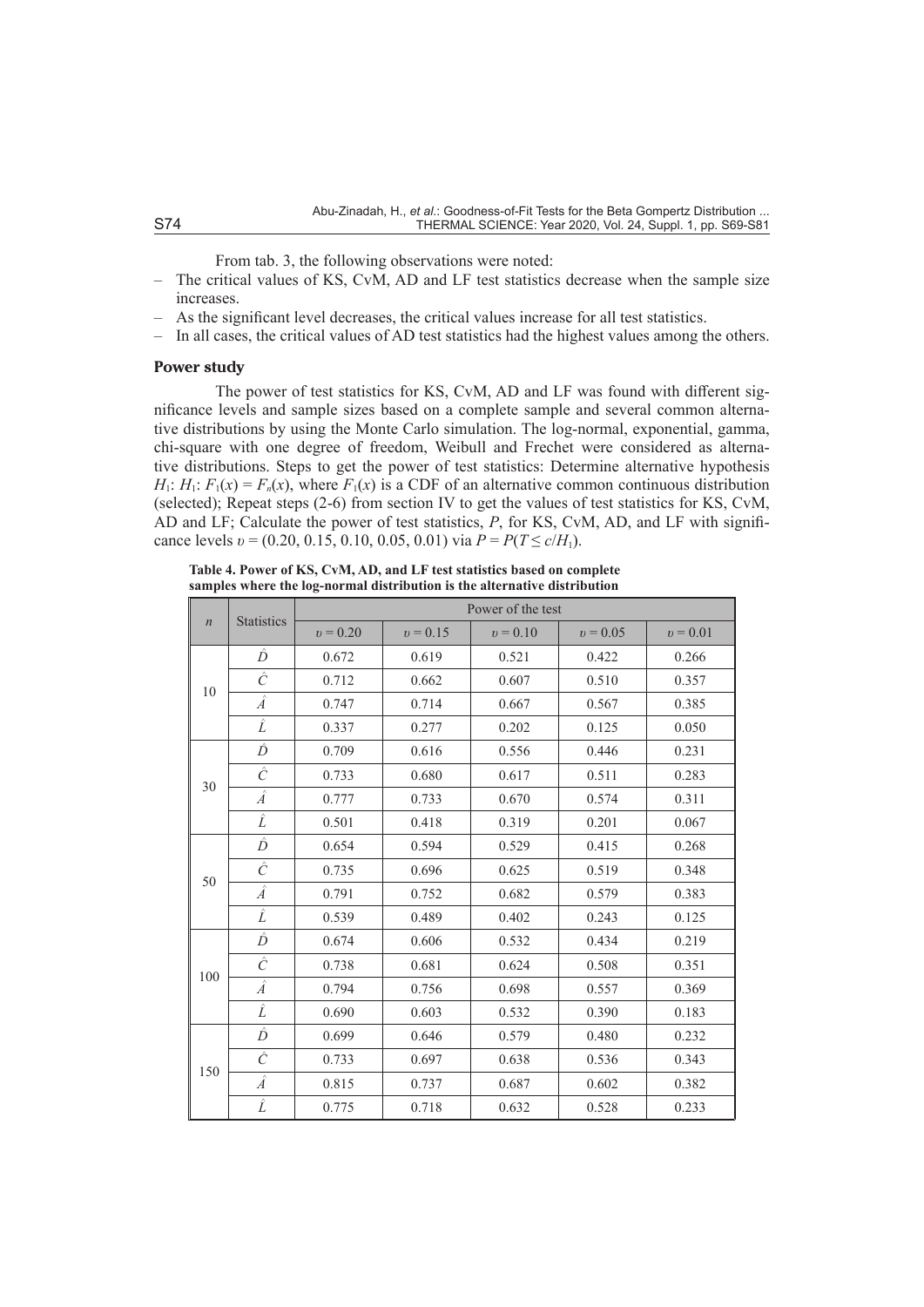Abu-Zinadah, H., *et al.*: Goodness-of-Fit Tests for the Beta Gompertz Distribution ...<br>THERMAL SCIENCE: Year 2020, Vol. 24, Suppl. 1, pp. S69-S81

| <b>Statistics</b> |           |            |            | Power of the test |            |            |
|-------------------|-----------|------------|------------|-------------------|------------|------------|
| $\boldsymbol{n}$  |           | $v = 0.20$ | $v = 0.15$ | $v = 0.10$        | $v = 0.05$ | $v = 0.01$ |
|                   | Ď         | 0.616      | 0.572      | 0.513             | 0.422      | 0.263      |
| 10                | Ĉ         | 0.685      | 0.638      | 0.584             | 0.497      | 0.325      |
|                   | Â         | 0.740      | 0.700      | 0.648             | 0.563      | 0.396      |
|                   | Î         | 0.447      | 0.372      | 0.307             | 0.212      | 0.075      |
|                   | $\hat{D}$ | 0.649      | 0.579      | 0.520             | 0.399      | 0.249      |
| 30                | Ĉ         | 0.707      | 0.664      | 0.593             | 0.478      | 0.342      |
|                   | Â         | 0.771      | 0.717      | 0.663             | 0.558      | 0.375      |
|                   | Î         | 0.730      | 0.661      | 0.536             | 0.407      | 0.250      |
|                   | Ď         | 0.642      | 0.596      | 0.516             | 0.422      | 0.249      |
| 50                | Ĉ         | 0.726      | 0.673      | 0.581             | 0.491      | 0.380      |
|                   | Â         | 0.790      | 0.736      | 0.656             | 0.546      | 0.436      |
|                   | Î         | 0.853      | 0.786      | 0.734             | 0.613      | 0.355      |
|                   | Ď         | 0.666      | 0.600      | 0.517             | 0.427      | 0.260      |
| 100               | Ĉ         | 0.754      | 0.695      | 0.615             | 0.525      | 0.351      |
|                   | Â         | 0.792      | 0.735      | 0.676             | 0.577      | 0.400      |
|                   | Ê         | 0.981      | 0.960      | 0.938             | 0.875      | 0.663      |
|                   | Ď         | 0.680      | 0.614      | 0.547             | 0.416      | 0.190      |
|                   | Ĉ         | 0.735      | 0.694      | 0.620             | 0.512      | 0.314      |
| 150               | Â         | 0.803      | 0.745      | 0.657             | 0.542      | 0.366      |
|                   | Ê         | 0.996      | 0.996      | 0.987             | 0.968      | 0.860      |

**Table 5. Power of KS, CvM, AD, and LF test statistics based on complete samples where the exponential distribution is the alternative distribution**

**Table 6. Power of KS, CvM, AD and LF test statistics based on complete samples where the chi-square distribution is the alternative distribution**

| $\boldsymbol{n}$ |                   |            |            | Power of the test |            |            |
|------------------|-------------------|------------|------------|-------------------|------------|------------|
|                  | <b>Statistics</b> | $v = 0.20$ | $v = 0.15$ | $v = 0.10$        | $v = 0.05$ | $v = 0.01$ |
|                  | Ď                 | 0.715      | 0.646      | 0.552             | 0.468      | 0.296      |
| 10               | $\hat{C}$         | 0.741      | 0.679      | 0.630             | 0.513      | 0.342      |
|                  | Â                 | 0.789      | 0.740      | 0.683             | 0.575      | 0.366      |
|                  | Î                 | 0.979      | 0.969      | 0.651             | 0.893      | 0.764      |
|                  | Ď                 | 0.680      | 0.632      | 0.558             | 0.450      | 0.213      |
|                  | Ĉ                 | 0.704      | 0.652      | 0.595             | 0.498      | 0.320      |
| 30               | Â                 | 0.772      | 0.730      | 0.655             | 0.553      | 0.315      |
|                  | Ê                 | 1.000      | 1.000      | 1.000             | 1.000      | 0.999      |
|                  | $\hat{D}$         | 0.687      | 0.635      | 0.558             | 0.414      | 0.213      |
| 50               | Ĉ                 | 0.746      | 0.690      | 0.631             | 0.538      | 0.302      |
|                  | Â                 | 0.797      | 0.745      | 0.674             | 0.579      | 0.325      |
|                  | Ê                 | 1.000      | 1.000      | 1.000             | 1.000      | 1.000      |
|                  | $\hat{D}$         | 0.692      | 0.619      | 0.547             | 0.407      | 0.180      |
| 100              | Ĉ                 | 0.743      | 0.679      | 0.600             | 0.519      | 0.305      |
|                  | Â                 | 0.788      | 0.738      | 0.660             | 0.565      | 0.360      |
|                  | Î                 | 1.000      | 1.000      | 1.000             | 1.000      | 1.000      |
|                  | Ď                 | 0.709      | 0.674      | 0.595             | 0.489      | 0.283      |
| 150              | $\hat{C}$         | 0.772      | 0.727      | 0.668             | 0.584      | 0.374      |
|                  | Â                 | 0.836      | 0.792      | 0.734             | 0.637      | 0.404      |
|                  | Î                 | 1.000      | 1.000      | 1.000             | 1.000      | 1.000      |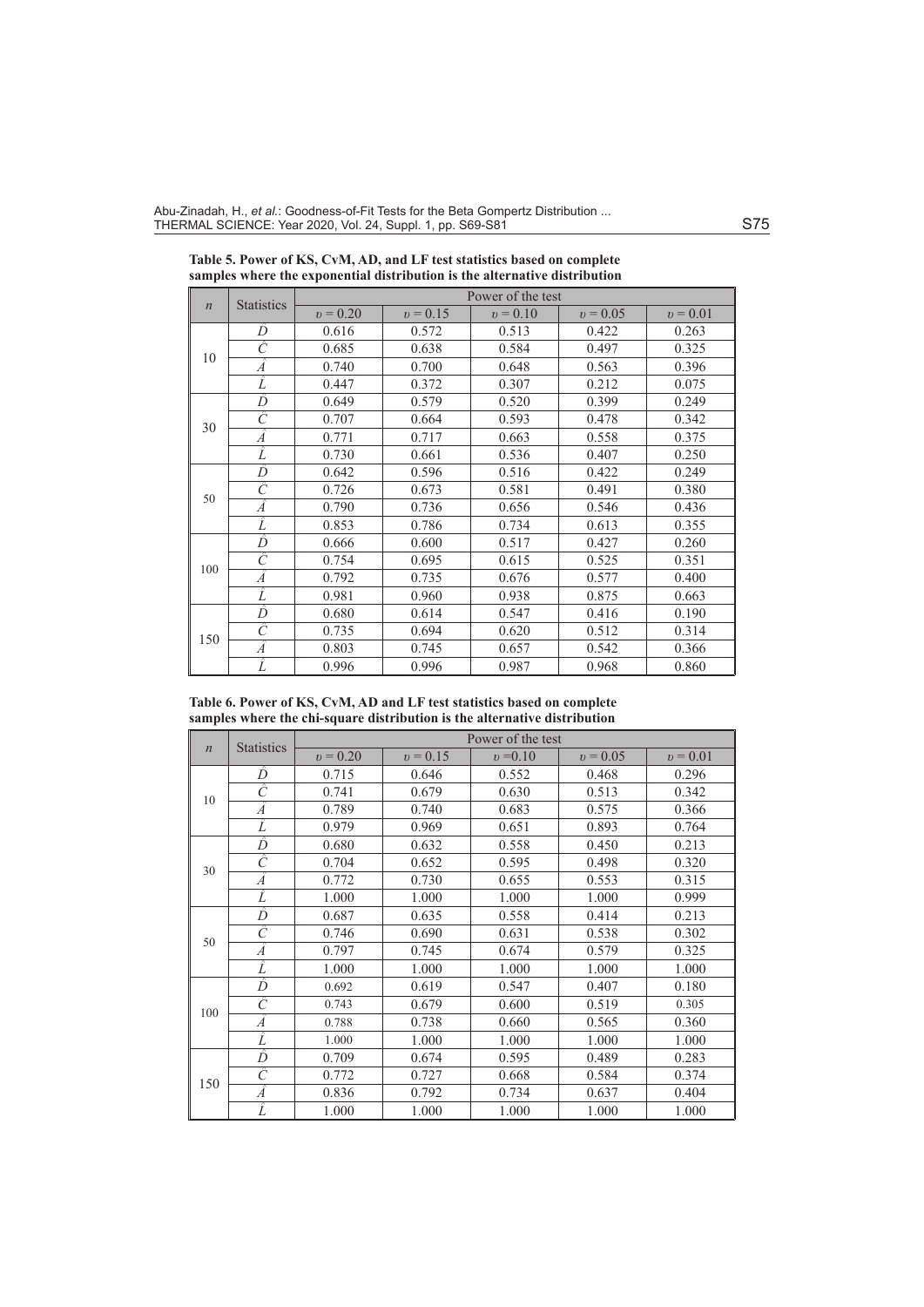|                  | <b>Statistics</b>    |            |            | Power of the test |            |            |
|------------------|----------------------|------------|------------|-------------------|------------|------------|
| $\boldsymbol{n}$ |                      | $v = 0.20$ | $v = 0.15$ | $v = 0.10$        | $v = 0.05$ | $v = 0.01$ |
|                  | Ď                    | 0.688      | 0.634      | 0.568             | 0.465      | 0.297      |
|                  | $\hat{C}$            | 0.743      | 0.699      | 0.646             | 0.564      | 0.422      |
| 10               | Â                    | 0.810      | 0.749      | 0.701             | 0.602      | 0.439      |
|                  | Ê                    | 0.226      | 0.192      | 0.130             | 0.077      | 0.028      |
|                  | Ď                    | 0.676      | 0.621      | 0.551             | 0.423      | 0.295      |
|                  | ĉ                    | 0.753      | 0.703      | 0.634             | 0.539      | 0.350      |
| 30               | Â                    | 0.801      | 0.747      | 0.668             | 0.572      | 0.375      |
|                  | Î                    | 0.262      | 0.185      | 0.120             | 0.062      | 0.020      |
|                  | $\hat{D}$            | 0.679      | 0.613      | 0.548             | 0.455      | 0.259      |
| 50               | $\hat{C}$            | 0.736      | 0.692      | 0.637             | 0.545      | 0.398      |
|                  | $\overline{\hat{A}}$ | 0.786      | 0.750      | 0.693             | 0.613      | 0.448      |
|                  | Î                    | 0.263      | 0.207      | 0.162             | 0.107      | 0.031      |
|                  | Ď                    | 0.669      | 0.613      | 0.557             | 0.404      | 0.264      |
|                  | Ĉ                    | 0.757      | 0.706      | 0.643             | 0.489      | 0.345      |
| 100              | Â                    | 0.826      | 0.786      | 0.706             | 0.562      | 0.398      |
|                  | Ê                    | 0.300      | 0.229      | 0.174             | 0.114      | 0.022      |
|                  | $\hat{D}$            | 0.659      | 0.612      | 0.527             | 0.412      | 0.256      |
|                  | $\hat{C}$            | 0.734      | 0.691      | 0.614             | 0.526      | 0.373      |
| 150              | Â                    | 0.791      | 0.756      | 0.666             | 0.569      | 0.408      |
|                  | Î                    | 0.325      | 0.253      | 0.178             | 0.121      | 0.028      |

**Table 7. Power of KS, CvM, AD, and LF test statistics based on complete samples where the gamma distribution is the alternative distribution**

**Table 8. Power of KS, CvM, AD, and LF test statistics based on complete samples where the Weibull distribution is the alternative distribution**

|                  |                      |            |            | Power of the test |            |            |
|------------------|----------------------|------------|------------|-------------------|------------|------------|
| $\boldsymbol{n}$ | <b>Statistics</b>    | $v = 0.20$ | $v = 0.15$ | $v = 0.10$        | $v = 0.05$ | $v = 0.01$ |
|                  | Ď                    | 0.698      | 0.639      | 0.558             | 0.459      | 0.249      |
| 10               | $\overline{\hat{C}}$ | 0.737      | 0.707      | 0.649             | 0.558      | 0.350      |
|                  | Â                    | 0.791      | 0.749      | 0.709             | 0.606      | 0.379      |
|                  | Î                    | 0.183      | 0.141      | 0.095             | 0.053      | 0.009      |
|                  | Ď                    | 0.654      | 0.594      | 0.523             | 0.421      | 0.224      |
| 30               | $\hat{C}$            | 0.729      | 0.681      | 0.616             | 0.509      | 0.319      |
|                  | Â                    | 0.791      | 0.728      | 0.679             | 0.569      | 0.396      |
|                  | Ê                    | 0.171      | 0.122      | 0.075             | 0.032      | 0.007      |
|                  | Ď                    | 0.674      | 0.620      | 0.550             | 0.441      | 0.236      |
| 50               | ĉ                    | 0.739      | 0.692      | 0.626             | 0.524      | 0.330      |
|                  | Â                    | 0.801      | 0.739      | 0.672             | 0.603      | 0.387      |
|                  | Î                    | 0.152      | 0.096      | 0.064             | 0.027      | 0.003      |
|                  | Ď                    | 0.721      | 0.651      | 0.594             | 0.482      | 0.275      |
| 100              | Ĉ                    | 0.780      | 0.723      | 0.658             | 0.569      | 0.383      |
|                  | $\overline{\hat{A}}$ | 0.834      | 0.788      | 0.721             | 0.592      | 0.385      |
|                  | Ê                    | 0.127      | 0.096      | 0.065             | 0.033      | 0.006      |
|                  | Ď                    | 0.680      | 0.623      | 0.534             | 0.435      | 0.203      |
| 150              | $\overline{\hat{C}}$ | 0.748      | 0.700      | 0.603             | 0.513      | 0.303      |
|                  | Â                    | 0.787      | 0.750      | 0.681             | 0.578      | 0.341      |
|                  | Î                    | 0.158      | 0.110      | 0.066             | 0.034      | 0.011      |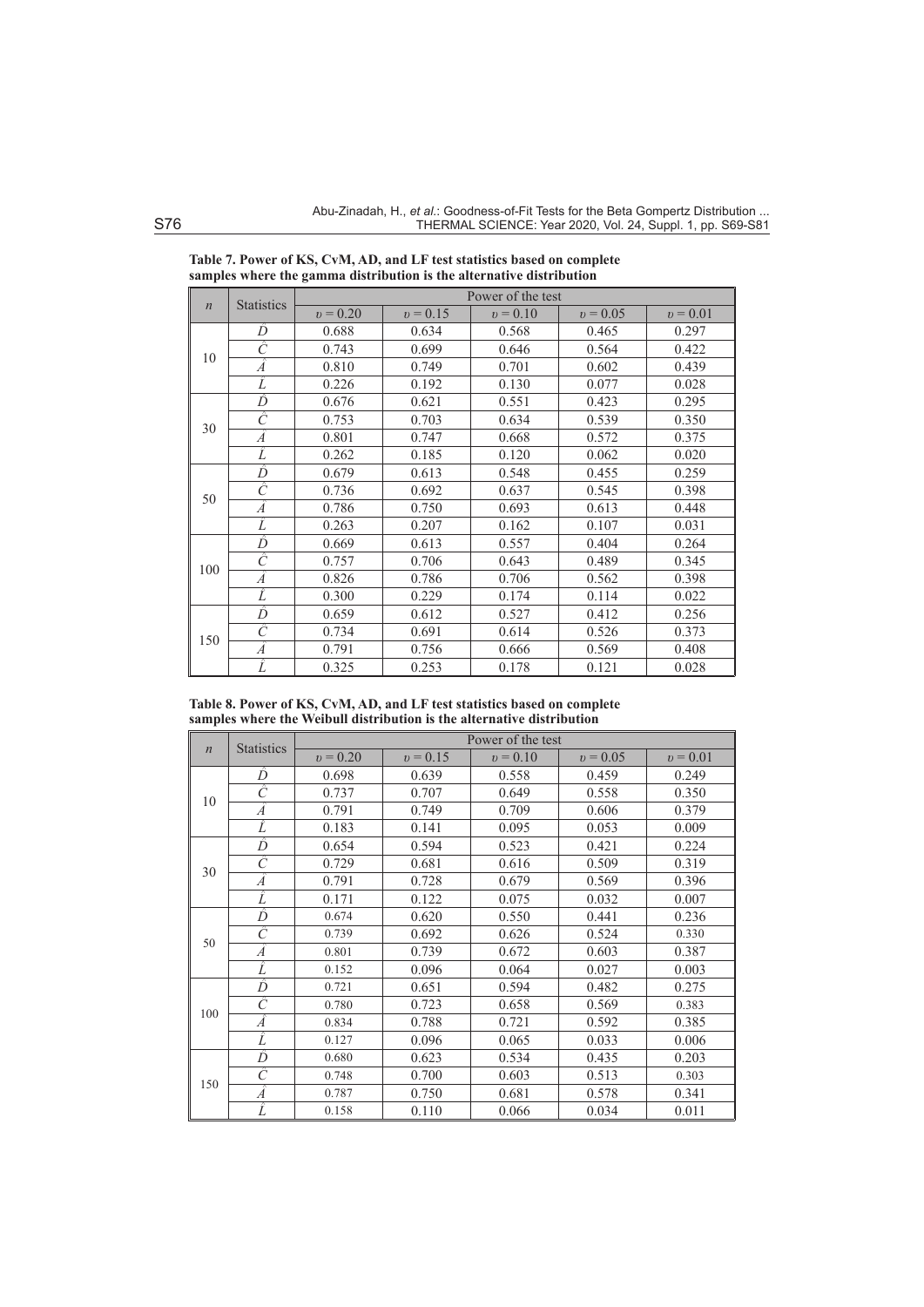Abu-Zinadah, H., *et al.*: Goodness-of-Fit Tests for the Beta Gompertz Distribution ... THERMAL SCIENCE: Year 2020, Vol. 24, Suppl. 1, pp. S69-S81 S77 S77 S77

| $\boldsymbol{n}$ | <b>Statistics</b>    | Power of the test |            |            |            |            |  |  |  |  |
|------------------|----------------------|-------------------|------------|------------|------------|------------|--|--|--|--|
|                  |                      | $v = 0.20$        | $v = 0.15$ | $v = 0.10$ | $v = 0.05$ | $v = 0.01$ |  |  |  |  |
|                  | Ď                    | 0.650             | 0.582      | 0.507      | 0.398      | 0.217      |  |  |  |  |
| 10               | Ĉ                    | 0.722             | 0.654      | 0.576      | 0.463      | 0.275      |  |  |  |  |
|                  | $\overline{\hat{A}}$ | 0.781             | 0.731      | 0.642      | 0.534      | 0.338      |  |  |  |  |
|                  | Ê                    | 0.497             | 0.449      | 0.367      | 0.245      | 0.108      |  |  |  |  |
|                  | Ď                    | 0.641             | 0.592      | 0.527      | 0.406      | 0.277      |  |  |  |  |
| 30               | $\overline{\hat{C}}$ | 0.719             | 0.654      | 0.597      | 0.537      | 0.378      |  |  |  |  |
|                  | $\overline{\hat{A}}$ | 0.781             | 0.734      | 0.675      | 0.593      | 0.458      |  |  |  |  |
|                  | Ê                    | 0.791             | 0.729      | 0.660      | 0.585      | 0.416      |  |  |  |  |
|                  | $\hat{D}$            | 0.677             | 0.627      | 0.543      | 0.436      | 0.278      |  |  |  |  |
|                  | $\hat{C}$            | 0.706             | 0.653      | 0.604      | 0.511      | 0.346      |  |  |  |  |
| 50               | $\overline{\hat{A}}$ | 0.782             | 0.732      | 0.665      | 0.543      | 0.338      |  |  |  |  |
|                  | Î                    | 0.897             | 0.870      | 0.823      | 0.732      | 0.567      |  |  |  |  |
|                  | $\hat{D}$            | 0.630             | 0.581      | 0.511      | 0.401      | 0.260      |  |  |  |  |
|                  | Ĉ                    | 0.705             | 0.655      | 0.586      | 0.494      | 0.323      |  |  |  |  |
| 100              | Â                    | 0.773             | 0.718      | 0.662      | 0.535      | 0.348      |  |  |  |  |
|                  | Î                    | 0.987             | 0.979      | 0.972      | 0.942      | 0.839      |  |  |  |  |
|                  | Ď                    | 0.700             | 0.635      | 0.569      | 0.562      | 0.235      |  |  |  |  |
|                  | $\overline{\hat{C}}$ | 0.760             | 0.695      | 0.636      | 0.535      | 0.372      |  |  |  |  |
| 150              | $\overline{\hat{A}}$ | 0.809             | 0.773      | 0.702      | 0.594      | 0.434      |  |  |  |  |
|                  | Î                    | 0.998             | 0.996      | 0.994      | 0.988      | 0.957      |  |  |  |  |

**Table 9. Power of KS, CvM, AD and LF test statistics based on complete samples where the Frechet distribution is the alternative distribution**

Overall observations on tabs. 4-9:

- From tabs. 4, 7, and 8, the power of test statistics appeared as the following: the power of  $\hat{A}$  > power of  $\hat{C}$  > power of  $\hat{D}$  > power of  $\hat{L}$ , when the log-normal, gamma and Weibull distributions were the alternative distributions.
- From tabs. 5 and 9, the exponential and Frechet distributions were the alternative distributions. Also, the AD test statistic was the most powerful in the whole when  $n \leq 30$  elsewhere the LF test statistic was the most powerful. Moreover, the power of CvM test statistics is greater than the power of KS test statistics in general.
- When the chi-square with one degree of freedom distribution was the alternative distribution as in tab. 6, the LF method had the greatest power of test statistics. From these observations it was found that: the power of  $\hat{A}$  > power of  $\hat{C}$  > power of  $\hat{D}$ .
- The relationship between the power of the test statistic and the significant level had a positive correlation at fixed *n*.
- The AD test statistics had the highest power in most of the cases among the different alternative distributions.
- The power of test statistic increased when the sample size *n* increased.
- Among the results, chi-square with one degree of freedom distribution was the best appropriate alternative distribution for the BGpz distribution. Also, the gamma and Weibull distributions were good alternative distributions with approximate similar behavior. Whereas, the log-normal, Frechet and exponential distributions were the worst alternative distributions for the BGpz distribution.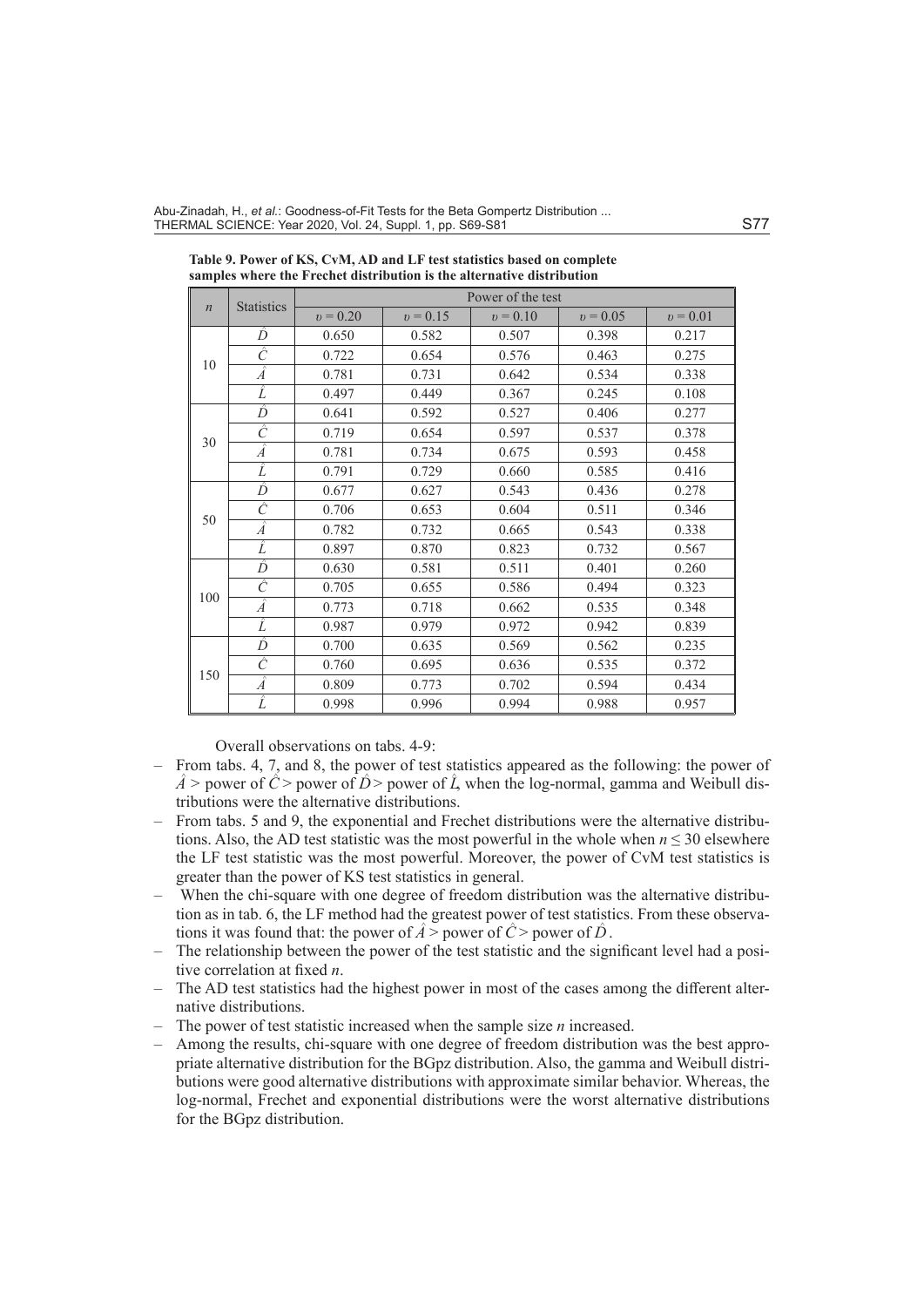#### **Real data analysis**

In this section, various real data sets were employed to reveal the importance of using the BGpz distribution as a good lifetime model through comparing it by several known distributions such as the exponentiated Gompertz (EGpz), Gompertz (Gpz), and exponential (E) distributions. We obtained the MLE of unknown parameters for distributions. The model selection technique such as Akaike information criterion (AIC), Bayesian information criterion (BIC), consistent Akaike information criterion (CAIC), and Hannan-Quinn information criterion (HQIC) were carried out to verify the MLE of unknown parameters. For more details about the model selection technique, see Whittaker and Furlow [20]. These models are defined:

$$
AIC = -2l(\hat{\theta}) + 2k
$$
  
\n
$$
BIC = -2l(\hat{\theta}) + k \log(n)
$$
  
\n
$$
CAIC = -2l(\hat{\theta}) + \frac{2kn}{n-k-1}
$$
  
\n
$$
HQIC = -2l(\hat{\theta}) + 2k \log[\log(n)]
$$

where  $l(\hat{\theta})$  is the log-likelihood function evaluated at the maximum likelihood estimate in equation( $\hat{\theta}$ ),  $\hat{k}$  – the number of parameters, and *n* – the sample size. Also, the KS, CvM, AD, and LF test statistics were applied to compare between fit models for data. In general, the smallest values of these test statistics indicated in the best fit model for the data. All computations presented to analyze the data were carried out by MATHEMATICA 11.3.

The ten real lifetime data sets are provided in this section. The first, second and third data sets were presented in Abu-Zinadah and Hajar [12, 13]. Moreover, the fourth and sixth data sets have been taken from Badr [17], the fifth data set from Best *et al.* [21], the rest of the data sets from Shanker *et al.* [22] and the tenth data from Cakmakyapan and Ozal [23].

From tabs. 10 and 11, the following observations can be made:

- The MLE of unknown parameters for distributions were good estimates based on the AIC, BIC, HQIC, and CAIC measures.
- According to the KS, CvM, AD, and LF test statistics, the BGpz distribution was the best fit model most of the time, therefore, it can be used to analyze the lifetime of the data.

#### **Conclusion**

 In this article, the maximum likelihood estimators of the four parameters for BGpz distribution were derived. Also, the critical values of Kolmogorov-Smirnov, Anderson-Darling, Cramer-von Mises, and Lilliefors test statistics for BGpz distribution were found at different significant levels and sample sizes. The power study of these test statistics for common alternative distribution such as: log-normal, exponential, gamma, chi-square with one degree of freedom, Weibull and Frechet, showed that the chi-square with one degree of freedom distribution was the best alternative for BGpz distribution. The application on nine real lifetime data sets presented the BGpz distribution as a good model to fit these data sets.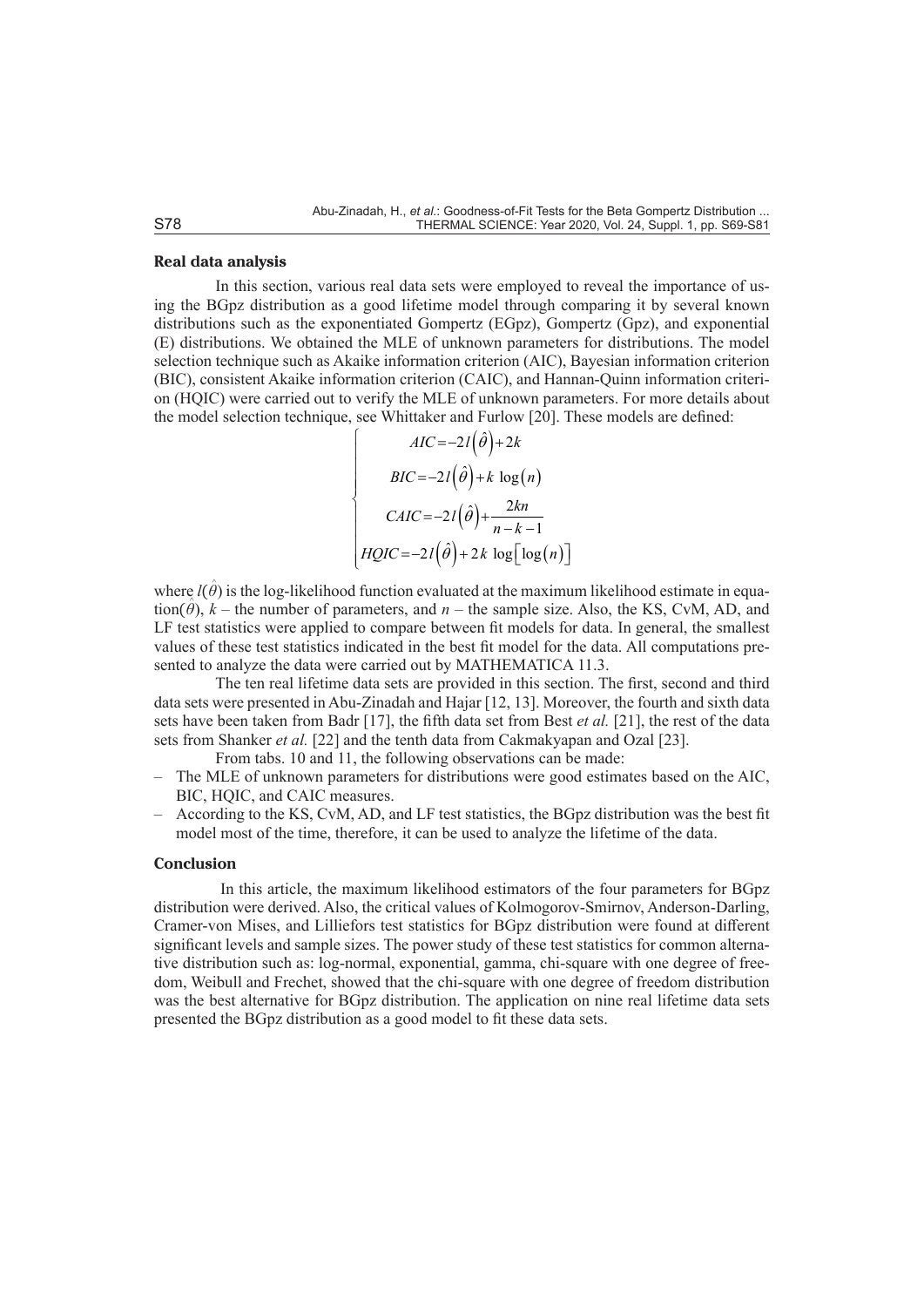Abu-Zinadah, H., *et al.*: Goodness-of-Fit Tests for the Beta Gompertz Distribution ...<br>THERMAL SCIENCE: Year 2020, Vol. 24, Suppl. 1, pp. S69-S81

# **Table 10. The MLE of unknown parameters and the value of AIC, BIC, HQIC, and CAIC for different models**

|        |             |                                | <b>MLE</b>      |                      |           |         |         |         |         |
|--------|-------------|--------------------------------|-----------------|----------------------|-----------|---------|---------|---------|---------|
| Data   | Model       | $\hat{\alpha}$                 | $\hat{\lambda}$ | $\overline{\hat{a}}$ | $\hat{b}$ | AIC     | BIC     | HQIC    | CAIC    |
|        | <b>BGpz</b> | 0.0116275                      | 0.906177        | 0.72254              | 1.08773   | 474.647 | 482.295 | 477.559 | 475.536 |
|        | EGpz        | 0.0095522                      | 1.3993          | 0.733429             |           | 474.742 | 480.478 | 476.927 | 475.264 |
| Data 1 | Gpz         | 0.0157953                      | 0.755399        |                      |           | 475.228 | 479.052 | 476.684 | 475.484 |
|        | E           |                                | 0.0218885       |                      |           | 484.179 | 486.091 | 484.907 | 484.263 |
|        | <b>BGpz</b> | 0.0936911                      | 3.5409          | 1.39831              | 1.64857   | 254.213 | 263.536 | 257.939 | 254.776 |
| Data 2 | EGpz        | 0.0918918                      | 5.84745         | 1.43599              |           | 251.926 | 258.918 | 254.72  | 252.259 |
|        | Gpz         | 0.121567                       | 3.38531         |                      |           | 254.749 | 259.41  | 256.612 | 254.913 |
|        | E           |                                | 0.510402        |                      |           | 256.229 | 258.559 | 257.16  | 256.283 |
|        | <b>BGpz</b> | 0.23718                        | 1.77608         | 2.49739              | 1.06648   | 284.914 | 294.823 | 288.906 | 285.396 |
|        | EGpz        | 0.223399                       | 2.04744         | 2.53055              |           | 283.787 | 291.219 | 286.782 | 284.073 |
| Data 3 | Gpz         | 0.0771897                      | 4.72414         |                      |           | 332.854 | 337.808 | 334.85  | 332.995 |
|        | E           |                                | 0.389287        |                      |           | 344.045 | 346.552 | 345.043 | 344.092 |
|        | <b>BGpz</b> | 0.109753                       | 4.69793         | 2.61098              | 2.01982   | 84.3877 | 89.9925 | 86.1808 | 85.9877 |
|        | EGpz        | 0.100208                       | 9.56343         | 2.90999              |           | 82.2034 | 86.407  | 83.5482 | 83.1265 |
| Data 4 | Gpz         | 0.491394                       | 0.617683        |                      |           | 86.1523 | 88.9547 | 87.0488 | 86.5968 |
|        | E           |                                | 0.597015        |                      |           | 92.9488 | 94.35   | 93.397  | 93.0916 |
|        | <b>BGpz</b> | 0.170084                       | 4.03842         | 10.0583              | 0.439703  | 114.632 | 120.237 | 116.425 | 116.232 |
|        | EGpz        | 0.149224                       | 2.72937         | 6.59323              |           | 114.752 | 118.955 | 116.097 | 115.675 |
| Data 5 | Gpz         | 0.0718961                      | 3.01517         |                      |           | 142.916 | 145.718 | 143.813 | 143.361 |
|        | E           |                                | 0.239808        |                      |           | 147.675 | 149.076 | 148.818 | 147.818 |
|        | <b>BGpz</b> | 0.0767047                      | 4.63528         | 1.02907              | 1.9683    | 125.45  | 132.765 | 128.19  | 126.426 |
| Data 6 | EGpz        | 1.0233                         | 0.0847201       | 8.104                |           | 123.452 | 128.938 | 125.508 | 124.024 |
|        | Gpz         | 01.122764                      | 5.21572         |                      |           | 121.525 | 125.182 | 122.895 | 121.804 |
|        | E           |                                | 0.754903        |                      |           | 119.867 | 121.696 | 120.552 | 119.958 |
|        | <b>BGpz</b> | 0.231276                       | 4.61693         | 5.42718              | 1.30997   | 81.9838 | 90.5563 | 85.3554 | 82.6734 |
| Data 7 | EGpz        | 2.02973                        | 0.0715479       | 2.79666              |           | 36.1675 | 42.5969 | 38.6962 | 36.5743 |
|        | Gpz         | 0.0599799                      | 10.8872         |                      |           | 176.342 | 180.628 | 178.028 | 176.542 |
|        | E           |                                | 0.663647        |                      |           | 179.661 | 181.504 | 180.504 | 179.726 |
|        | <b>BGpz</b> | 0.313472                       | 0.793069        | 0.631881             | 0.79228   | 127.509 | 133.614 | 129.591 | 128.888 |
| Data 8 | EGpz        | 0.327902                       | 0.489459        | 0.601237             |           | 125.455 | 130.034 | 127.016 | 126.255 |
|        | Gpz         | 0.0853083                      | 5.08281         |                      |           | 116.034 | 119.087 | 117.075 | 116.421 |
|        | E           |                                | 0.532081        |                      |           | 112.905 | 114.432 | 113.426 | 113.03  |
|        | <b>BGpz</b> | 0.313297                       | 8.48359         | 55.2793              | 0.315608  | 40.6701 | 44.653  | 41.4476 | 43.3368 |
| Data 9 | EGpz        | $\vert 0.364137 \vert 2.28184$ |                 | 5.95345              |           | 43.3132 | 46.3004 | 43.8963 | 44.8132 |
|        | Gpz         | 0.0974588                      | 5.1427          |                      |           | 66.6454 | 68.6369 | 67.0342 | 67.3513 |
|        | E           |                                | 0.526316        |                      |           | 67.6742 | 68.6699 | 67.8685 | 67.8964 |
|        | <b>BGpz</b> | 0.320427                       | 1.18685         | 3.16675              | 1.16716   | 294.4   | 304.821 | 298.617 | 294.821 |
| Data   | EGpz        | 0.334333                       | 1.23797         | 3.15175              |           | 292.403 | 300.218 | 295.566 | 292.653 |
| 1D     | Gpz         | 0.0809659                      | 4.51163         |                      |           | 376.648 | 381.858 | 378.757 | 376.772 |
|        | E           |                                | 0.388676        |                      |           | 391.002 | 393.607 | 392.056 | 391.043 |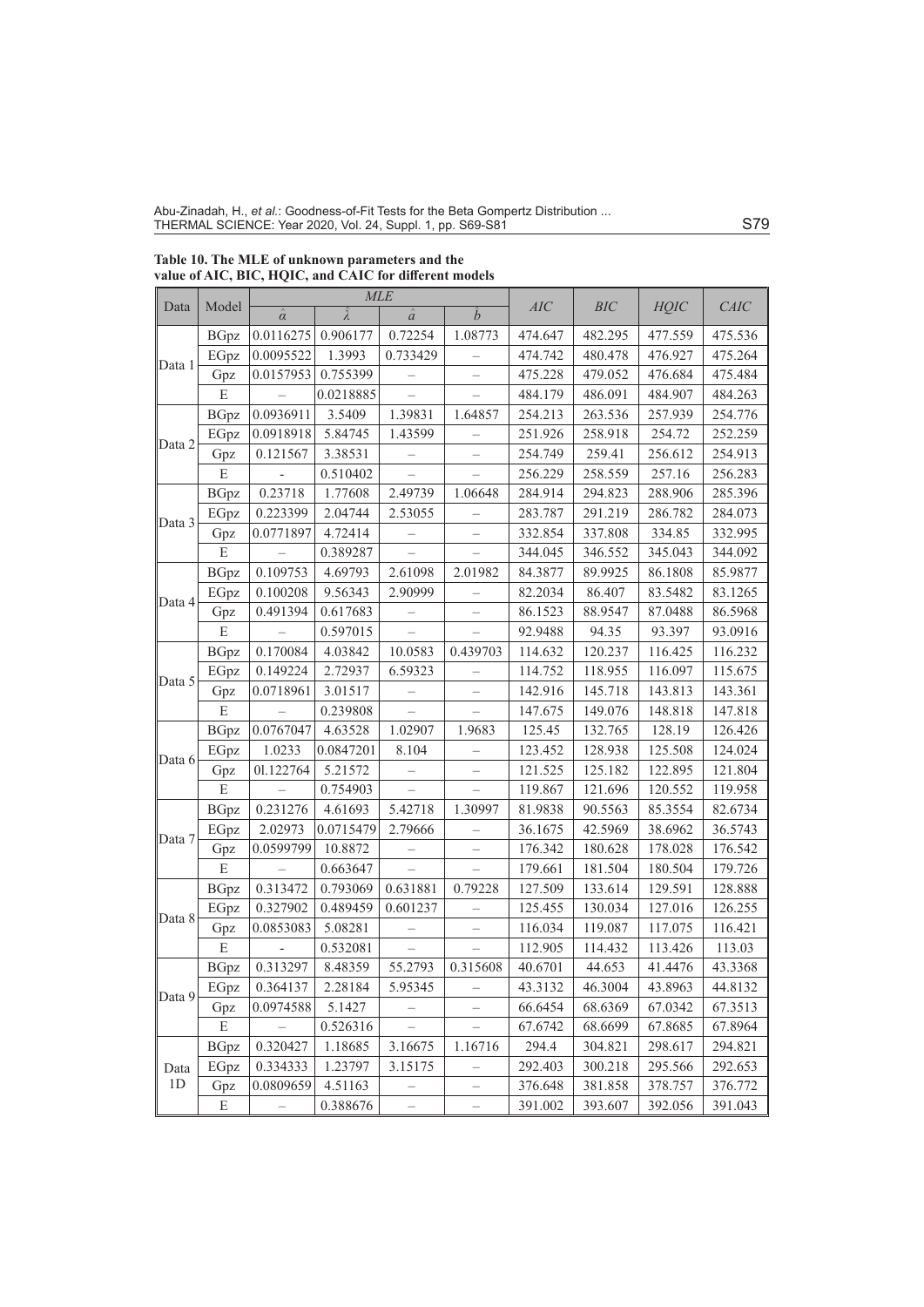|         |                  | Model       |         | <b>Test statistics</b> |          |         |  |  |  |  |
|---------|------------------|-------------|---------|------------------------|----------|---------|--|--|--|--|
| Data    | $\boldsymbol{n}$ |             | Ď       | Ĉ                      | Â        | Î.      |  |  |  |  |
|         |                  | <b>BGpz</b> | 0.17894 | 0.41717                | 2.63940  | 0.16250 |  |  |  |  |
| Data 1  |                  | EGpz        | 0.19842 | 0.51741                | 3.07940  | 0.16631 |  |  |  |  |
|         | 50               | Gpz         | 0.16417 | 0.44498                | 4.21039  | 0.17490 |  |  |  |  |
|         |                  | E           | 0.19107 | 0.51886                | 3.65008  | 0.17570 |  |  |  |  |
|         |                  | <b>BGpz</b> | 0.12265 | 0.15560                | 0.88609  | 0.08512 |  |  |  |  |
| Data 2  |                  | EGpz        | 0.12036 | 0.14776                | 0.84731  | 0.08575 |  |  |  |  |
|         | 76               | Gpz         | 0.12677 | 0.32172                | 1.80402  | 0.06979 |  |  |  |  |
|         |                  | E           | 0.16633 | 0.57081                | 2.98811  | 0.07498 |  |  |  |  |
|         |                  | <b>BGpz</b> | 0.23712 | 0.18338                | 1.42541  | 0.27986 |  |  |  |  |
| Data 3  |                  | EGpz        | 0.23455 | 0.20285                | 1.52585  | 0.28118 |  |  |  |  |
|         | 88               | Gpz         | 0.30027 | 2.38129                | 11.6804  | 0.28355 |  |  |  |  |
|         |                  | E           | 0.30527 | 2.42237                | 12.1391  | 0.28324 |  |  |  |  |
|         |                  | <b>BGpz</b> | 0.05707 | 0.01588                | 0.12021  | 0.13067 |  |  |  |  |
| Data 4  |                  | EGpz        | 0.05352 | 0.01440                | 0.10980  | 0.13089 |  |  |  |  |
|         | 30               | Gpz         | 0.11493 | 0.08359                | 0.64404  | 0.11581 |  |  |  |  |
|         |                  | E           | 0.23520 | 0.45393                | 2.51401  | 0.09794 |  |  |  |  |
|         |                  | <b>BGpz</b> | 0.16761 | 0.13652                | 0.87297  | 0.13852 |  |  |  |  |
| Data 5  |                  | EGpz        | 0.16740 | 0.15208                | 1.02475  | 0.31727 |  |  |  |  |
|         | 35               | Gpz         | 0.39993 | 1.24744                | 5.94506  | 0.14260 |  |  |  |  |
|         |                  | E           | 0.40427 | 1.27653                | 6.20516  | 0.14605 |  |  |  |  |
|         |                  | <b>BGpz</b> | 0.12030 | 0.10206                | 0.63280  | 0.16283 |  |  |  |  |
| Data 6  |                  | EGpz        | 0.12154 | 0.12154                | 0.64296  | 0.16346 |  |  |  |  |
|         | 46               | Gpz         | 0.12936 | 0.12936                | 0.71995  | 0.16720 |  |  |  |  |
|         |                  | E           | 0.09325 | 0.06387                | 0.47098  | 0.15122 |  |  |  |  |
|         |                  | <b>BGpz</b> | 0.24696 | 1.25474                | 6.52174  | 0.18003 |  |  |  |  |
| Data 7  |                  | EGpz        | 0.15531 | 0.23397                | 1.27456  | 0.09520 |  |  |  |  |
|         | 63               | Gpz         | 0.42569 | 3.95740                | 18.77320 | 0.20826 |  |  |  |  |
|         |                  | E           | 0.41800 | 3.86222                | 18.42580 | 0.20918 |  |  |  |  |
|         |                  | <b>BGpz</b> | 0.15856 | 0.17714                | 1.11464  | 0.16565 |  |  |  |  |
|         |                  | EGpz        | 0.17595 | 0.24846                | 1.35551  | 0.17134 |  |  |  |  |
| Data 8  | 34               | Gpz         | 0.13917 | 0.12174                | 0.65285  | 0.15836 |  |  |  |  |
|         |                  | E           | 0.08896 | 0.04051                | 0.27196  | 0.15402 |  |  |  |  |
|         |                  | <b>BGpz</b> | 0.15962 | 0.07919                | 0.42562  | 0.16442 |  |  |  |  |
|         |                  | EGpz        | 0.18558 | 0.13736                | 0.78091  | 0.20228 |  |  |  |  |
| Data 9  | 20               | Gpz         | 0.44120 | 0.97509                | 4.58052  | 0.19943 |  |  |  |  |
|         |                  | ${\bf E}$   | 0.43951 | 0.96296                | 4.60349  | 0.19848 |  |  |  |  |
|         |                  | <b>BGpz</b> | 0.06188 | 0.06798                | 0.40042  | 0.09461 |  |  |  |  |
| Data 10 |                  | EGpz        | 0.06184 | 0.06820                | 0.40124  | 0.09462 |  |  |  |  |
|         | 100              | Gpz         | 0.30749 | 3.20718                | 15.9195  | 0.09878 |  |  |  |  |
|         |                  | $\mathbf E$ | 0.30677 | 3.21030                | 16.2985  | 0.10075 |  |  |  |  |

**Table 11. The KS,CvM, AD and LF test statistics for different models**